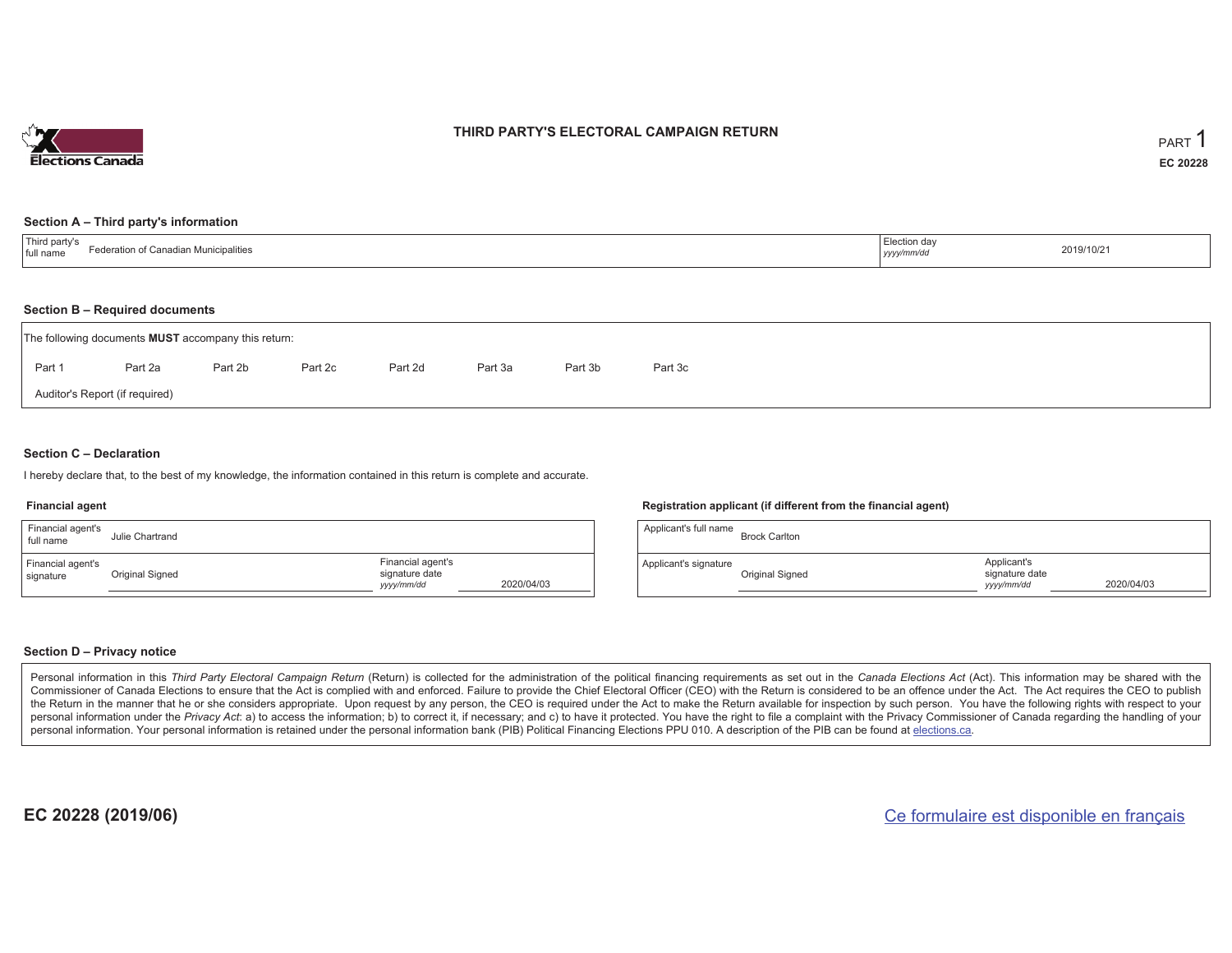

## **THIRD PARTY'S ELECTORAL CAMPAIGN RETURN HIRD PARTY'S ELECTORAL CAMPAIGN RETURN<br>Statement of monetary contributions received PART 2a**

**EC 20228**

| No. |                                                                                     | Full name | <b>Street</b><br>no. | <b>Street</b> | Apt. | City | Prov./<br>Terr. | Postal<br>code | Date<br>received<br>yyyy/mm/dd                                                 | Individual | <b>Business /</b><br>Commercial<br>organization | Government | Trade union | Corporation<br>capital | Unincorporated<br>without share organization or<br>association |
|-----|-------------------------------------------------------------------------------------|-----------|----------------------|---------------|------|------|-----------------|----------------|--------------------------------------------------------------------------------|------------|-------------------------------------------------|------------|-------------|------------------------|----------------------------------------------------------------|
|     |                                                                                     |           |                      |               |      |      |                 |                |                                                                                | \$         | \$                                              | \$         | \$          | \$                     | \$                                                             |
|     |                                                                                     |           |                      |               |      |      |                 |                |                                                                                |            |                                                 |            |             |                        |                                                                |
|     |                                                                                     |           |                      |               |      |      |                 |                |                                                                                |            |                                                 |            |             |                        |                                                                |
|     |                                                                                     |           |                      |               |      |      |                 |                |                                                                                |            |                                                 |            |             |                        |                                                                |
|     |                                                                                     |           |                      |               |      |      |                 |                |                                                                                |            |                                                 |            |             |                        |                                                                |
|     |                                                                                     |           |                      |               |      |      |                 |                |                                                                                |            |                                                 |            |             |                        |                                                                |
|     |                                                                                     |           |                      |               |      |      |                 |                |                                                                                |            |                                                 |            |             |                        |                                                                |
|     |                                                                                     |           |                      |               |      |      |                 |                |                                                                                |            |                                                 |            |             |                        |                                                                |
|     |                                                                                     |           |                      |               |      |      |                 |                |                                                                                |            |                                                 |            |             |                        |                                                                |
|     |                                                                                     |           |                      |               |      |      |                 |                |                                                                                |            |                                                 |            |             |                        |                                                                |
|     |                                                                                     |           |                      |               |      |      |                 |                |                                                                                |            |                                                 |            |             |                        |                                                                |
|     |                                                                                     |           |                      |               |      |      |                 |                |                                                                                |            |                                                 |            |             |                        |                                                                |
|     |                                                                                     |           |                      |               |      |      |                 |                |                                                                                |            |                                                 |            |             |                        |                                                                |
|     |                                                                                     |           |                      |               |      |      |                 |                |                                                                                |            |                                                 |            |             |                        |                                                                |
|     |                                                                                     |           |                      |               |      |      |                 |                |                                                                                |            |                                                 |            |             |                        |                                                                |
|     |                                                                                     |           |                      |               |      |      |                 |                |                                                                                |            |                                                 |            |             |                        |                                                                |
|     |                                                                                     |           |                      |               |      |      |                 |                | Totals carried forward from previous page \$                                   |            |                                                 |            |             |                        |                                                                |
|     |                                                                                     |           |                      |               |      |      |                 |                | Total amount of monetary contributions by contributors who gave over \$200 (A) |            |                                                 |            |             |                        |                                                                |
|     | Number of contributors who gave over \$200                                          |           |                      |               |      |      |                 |                |                                                                                |            |                                                 |            |             |                        |                                                                |
|     | Total amount of monetary contributions by contributors who gave \$200 or less $(B)$ |           |                      |               |      |      |                 |                |                                                                                |            |                                                 |            |             |                        |                                                                |
|     | Number of contributors who gave \$200 or less                                       |           |                      |               |      |      |                 |                |                                                                                |            |                                                 |            |             |                        |                                                                |
|     | Total amount of all monetary contributions (A+B)                                    |           |                      |               |      |      |                 |                |                                                                                |            |                                                 |            |             |                        |                                                                |
|     |                                                                                     |           |                      |               |      |      |                 |                | Number of contributors who gave monetary contributions                         |            |                                                 |            |             |                        |                                                                |

| Third<br>l partv | unicipalities<br>наша | .<br>  УУУУ | 2019/10/2 | Page |  |  |  |
|------------------|-----------------------|-------------|-----------|------|--|--|--|
|------------------|-----------------------|-------------|-----------|------|--|--|--|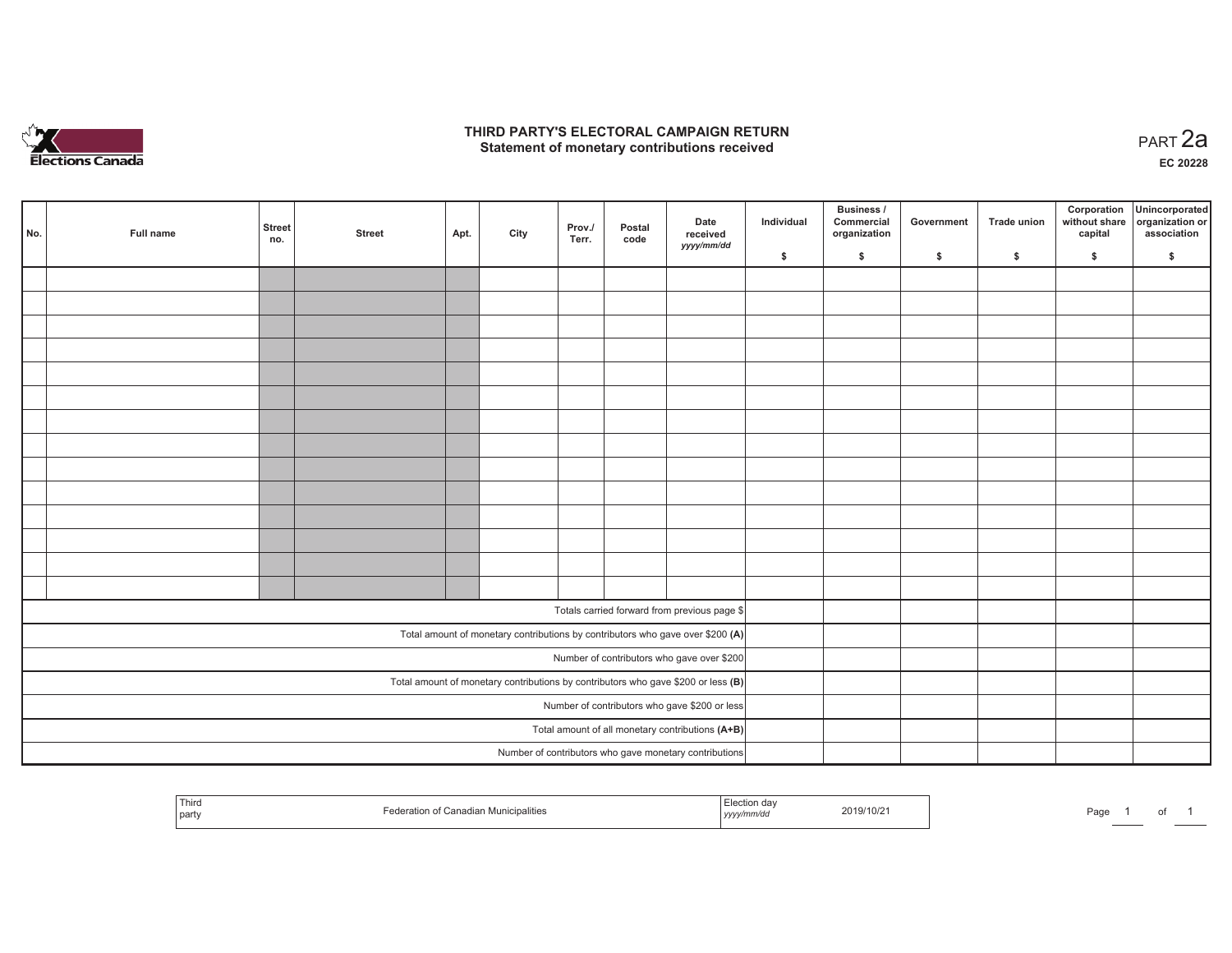

## **THIRD PARTY'S ELECTORAL CAMPAIGN RETURN**  THIRD PARTY'S ELECTORAL CAMPAIGN RETURN<br>Statement of non-monetary contributions received<br> **PART 2b**

| l No.                                         | Full name | <b>Street</b><br>no. | <b>Street</b> | Apt. | City | Prov./<br>Terr. | Postal<br>code | Date<br>received<br>yyyy/mm/dd                                                          | Individual | Business /<br>Commercial<br>organization | Government   | Trade union | Corporation<br>capital | Unincorporated<br>without share organization or<br>association |
|-----------------------------------------------|-----------|----------------------|---------------|------|------|-----------------|----------------|-----------------------------------------------------------------------------------------|------------|------------------------------------------|--------------|-------------|------------------------|----------------------------------------------------------------|
|                                               |           |                      |               |      |      |                 |                |                                                                                         | \$         | $\mathsf{s}$                             | $\mathsf{s}$ | \$          | \$                     | \$                                                             |
|                                               |           |                      |               |      |      |                 |                |                                                                                         |            |                                          |              |             |                        |                                                                |
|                                               |           |                      |               |      |      |                 |                |                                                                                         |            |                                          |              |             |                        |                                                                |
|                                               |           |                      |               |      |      |                 |                |                                                                                         |            |                                          |              |             |                        |                                                                |
|                                               |           |                      |               |      |      |                 |                |                                                                                         |            |                                          |              |             |                        |                                                                |
|                                               |           |                      |               |      |      |                 |                |                                                                                         |            |                                          |              |             |                        |                                                                |
|                                               |           |                      |               |      |      |                 |                |                                                                                         |            |                                          |              |             |                        |                                                                |
|                                               |           |                      |               |      |      |                 |                |                                                                                         |            |                                          |              |             |                        |                                                                |
|                                               |           |                      |               |      |      |                 |                |                                                                                         |            |                                          |              |             |                        |                                                                |
|                                               |           |                      |               |      |      |                 |                |                                                                                         |            |                                          |              |             |                        |                                                                |
|                                               |           |                      |               |      |      |                 |                |                                                                                         |            |                                          |              |             |                        |                                                                |
|                                               |           |                      |               |      |      |                 |                |                                                                                         |            |                                          |              |             |                        |                                                                |
|                                               |           |                      |               |      |      |                 |                |                                                                                         |            |                                          |              |             |                        |                                                                |
|                                               |           |                      |               |      |      |                 |                |                                                                                         |            |                                          |              |             |                        |                                                                |
|                                               |           |                      |               |      |      |                 |                |                                                                                         |            |                                          |              |             |                        |                                                                |
|                                               |           |                      |               |      |      |                 |                | Totals carried forward from previous page \$                                            |            |                                          |              |             |                        |                                                                |
|                                               |           |                      |               |      |      |                 |                | Total amount of non-monetary contributions by contributors who gave over \$200 (A)      |            |                                          |              |             |                        |                                                                |
|                                               |           |                      |               |      |      |                 |                | Number of contributors who gave over \$200                                              |            |                                          |              |             |                        |                                                                |
|                                               |           |                      |               |      |      |                 |                | Total amount of non-monetary contributions by contributors who gave \$200 or less $(B)$ |            |                                          |              |             |                        |                                                                |
| Number of contributors who gave \$200 or less |           |                      |               |      |      |                 |                |                                                                                         |            |                                          |              |             |                        |                                                                |
|                                               |           |                      |               |      |      |                 |                | Total amount of all non-monetary contributions (A+B)                                    |            |                                          |              |             |                        |                                                                |
|                                               |           |                      |               |      |      |                 |                | Number of contributors who gave non-monetary contributions                              |            |                                          |              |             |                        |                                                                |
|                                               |           |                      |               |      |      |                 |                |                                                                                         |            |                                          |              |             |                        |                                                                |

| Third<br>and the contract of the contract of the contract of the contract of the contract of<br>part | าเม><br>,,,,, | .<br>au |
|------------------------------------------------------------------------------------------------------|---------------|---------|
|------------------------------------------------------------------------------------------------------|---------------|---------|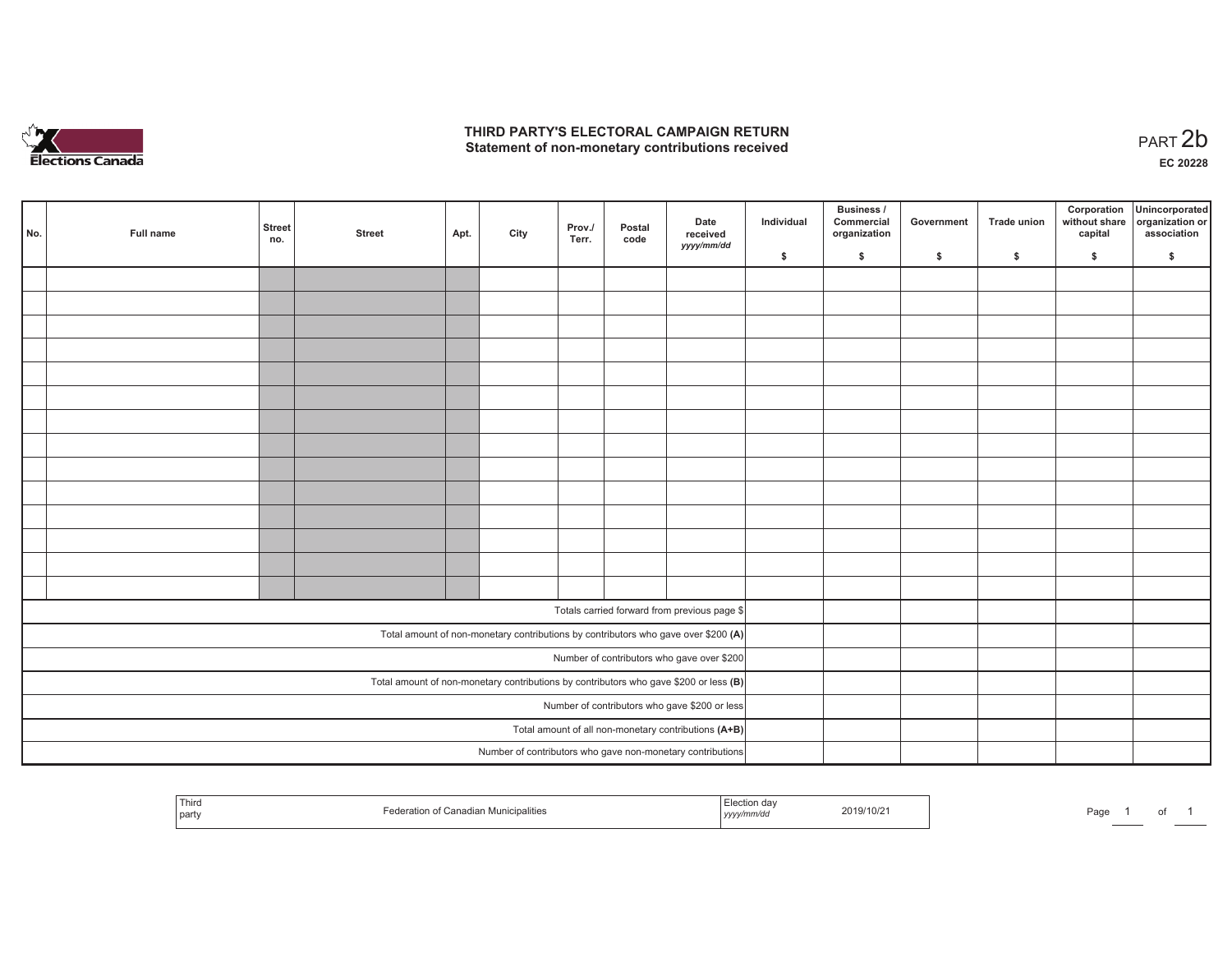

## **THIRD PARTY'S ELECTORAL CAMPAIGN RETURN STATE:** PARTY'S ELECTORAL CAMPAIGN RETURN<br>
Statement of operating loans received

**EC 20228**

| No.                                          | Full name | <b>Street</b><br>no. | <b>Street</b> | Apt. | City | Prov./<br>Terr. | Postal<br>code | Date<br>received<br>yyyy/mm/dd                                  | Individual | <b>Business /</b><br>Commercial<br>organization | Government | <b>Trade union</b> | Corporation<br>capital | Unincorporated<br>without share organization or<br>association |
|----------------------------------------------|-----------|----------------------|---------------|------|------|-----------------|----------------|-----------------------------------------------------------------|------------|-------------------------------------------------|------------|--------------------|------------------------|----------------------------------------------------------------|
|                                              |           |                      |               |      |      |                 |                |                                                                 | \$         | \$                                              | \$         | \$                 | \$                     | \$                                                             |
|                                              |           |                      |               |      |      |                 |                |                                                                 |            |                                                 |            |                    |                        |                                                                |
|                                              |           |                      |               |      |      |                 |                |                                                                 |            |                                                 |            |                    |                        |                                                                |
|                                              |           |                      |               |      |      |                 |                |                                                                 |            |                                                 |            |                    |                        |                                                                |
|                                              |           |                      |               |      |      |                 |                |                                                                 |            |                                                 |            |                    |                        |                                                                |
|                                              |           |                      |               |      |      |                 |                |                                                                 |            |                                                 |            |                    |                        |                                                                |
|                                              |           |                      |               |      |      |                 |                |                                                                 |            |                                                 |            |                    |                        |                                                                |
|                                              |           |                      |               |      |      |                 |                |                                                                 |            |                                                 |            |                    |                        |                                                                |
|                                              |           |                      |               |      |      |                 |                |                                                                 |            |                                                 |            |                    |                        |                                                                |
|                                              |           |                      |               |      |      |                 |                |                                                                 |            |                                                 |            |                    |                        |                                                                |
|                                              |           |                      |               |      |      |                 |                |                                                                 |            |                                                 |            |                    |                        |                                                                |
|                                              |           |                      |               |      |      |                 |                |                                                                 |            |                                                 |            |                    |                        |                                                                |
|                                              |           |                      |               |      |      |                 |                |                                                                 |            |                                                 |            |                    |                        |                                                                |
|                                              |           |                      |               |      |      |                 |                |                                                                 |            |                                                 |            |                    |                        |                                                                |
|                                              |           |                      |               |      |      |                 |                |                                                                 |            |                                                 |            |                    |                        |                                                                |
|                                              |           |                      |               |      |      |                 |                | Totals carried forward from previous page \$                    |            |                                                 |            |                    |                        |                                                                |
|                                              |           |                      |               |      |      |                 |                | Total amount of loans by lenders who provided over \$200 (A)    |            |                                                 |            |                    |                        |                                                                |
|                                              |           |                      |               |      |      |                 |                | Number of lenders who provided over \$200                       |            |                                                 |            |                    |                        |                                                                |
|                                              |           |                      |               |      |      |                 |                | Total amount of loans by lenders who provided \$200 or less (B) |            |                                                 |            |                    |                        |                                                                |
| Number of lenders who provided \$200 or less |           |                      |               |      |      |                 |                |                                                                 |            |                                                 |            |                    |                        |                                                                |
| Total amount of all loans (A+B)              |           |                      |               |      |      |                 |                |                                                                 |            |                                                 |            |                    |                        |                                                                |
|                                              |           |                      |               |      |      |                 |                | Number of all lenders who provided loans                        |            |                                                 |            |                    |                        |                                                                |

| 1 MILO<br>лранне:<br>part | 2019/10/21<br>mm/u.<br>,,,,, | Page |
|---------------------------|------------------------------|------|
|---------------------------|------------------------------|------|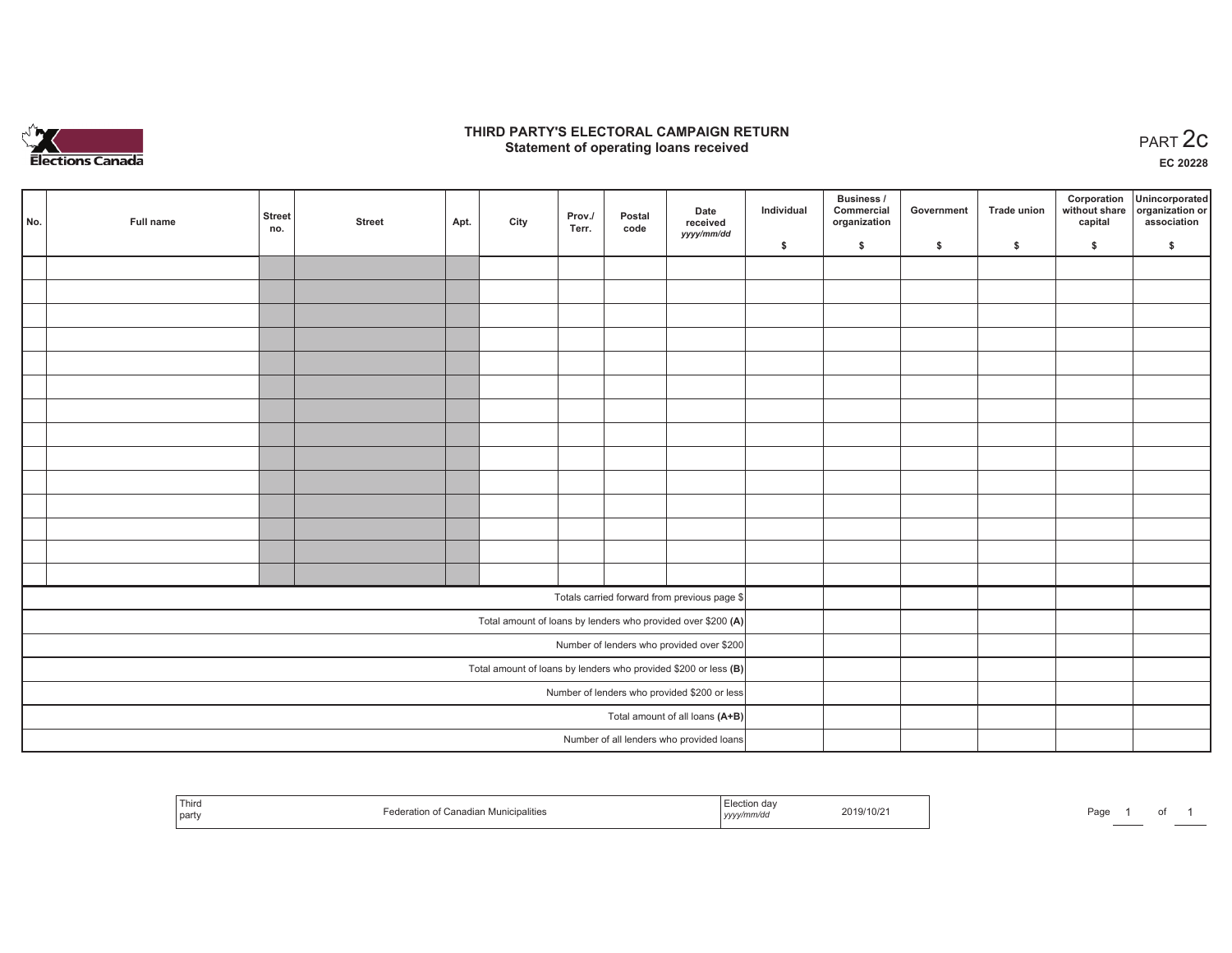

# **THIRD PARTY'S ELECTORAL CAMPAIGN RETURN S** ELECTORAL CAMPAIGN RETURN<br>Summary of inflows PART 2d

| No.   | Type of contributor / lender                    | <b>Monetary</b><br>contributions<br>(Part 2a)<br>\$ | Non-monetary<br>contributions<br>(Part 2b)<br>\$ | Loans<br>(Part 2c)<br>\$ | <b>Total</b><br>Ŝ. | Number of<br>contributors and<br>lenders |
|-------|-------------------------------------------------|-----------------------------------------------------|--------------------------------------------------|--------------------------|--------------------|------------------------------------------|
|       |                                                 |                                                     |                                                  |                          |                    |                                          |
| 1.    | Individuals                                     |                                                     |                                                  |                          |                    |                                          |
|       | 2. Businesses / Commercial organizations        |                                                     |                                                  |                          |                    |                                          |
| 3.    | Governments                                     |                                                     |                                                  |                          |                    |                                          |
| 4.    | Trade unions                                    |                                                     |                                                  |                          |                    |                                          |
| 5.    | Corporations without share capital              |                                                     |                                                  |                          |                    |                                          |
|       | 6. Unincorporated organizations or associations |                                                     |                                                  |                          |                    |                                          |
|       | 7.   Total (items 1 to 6)                       |                                                     |                                                  |                          |                    |                                          |
| Total |                                                 |                                                     |                                                  |                          |                    |                                          |
|       | 8. Amount of third party's resources used       |                                                     |                                                  |                          |                    |                                          |
|       | 9. Grand total (items $7$ and $8$ )             |                                                     |                                                  |                          |                    |                                          |

| Third | Canadian Municipalities | Election dav | 2019/10/2 |
|-------|-------------------------|--------------|-----------|
| party | .                       | yyyy/mm/dd   |           |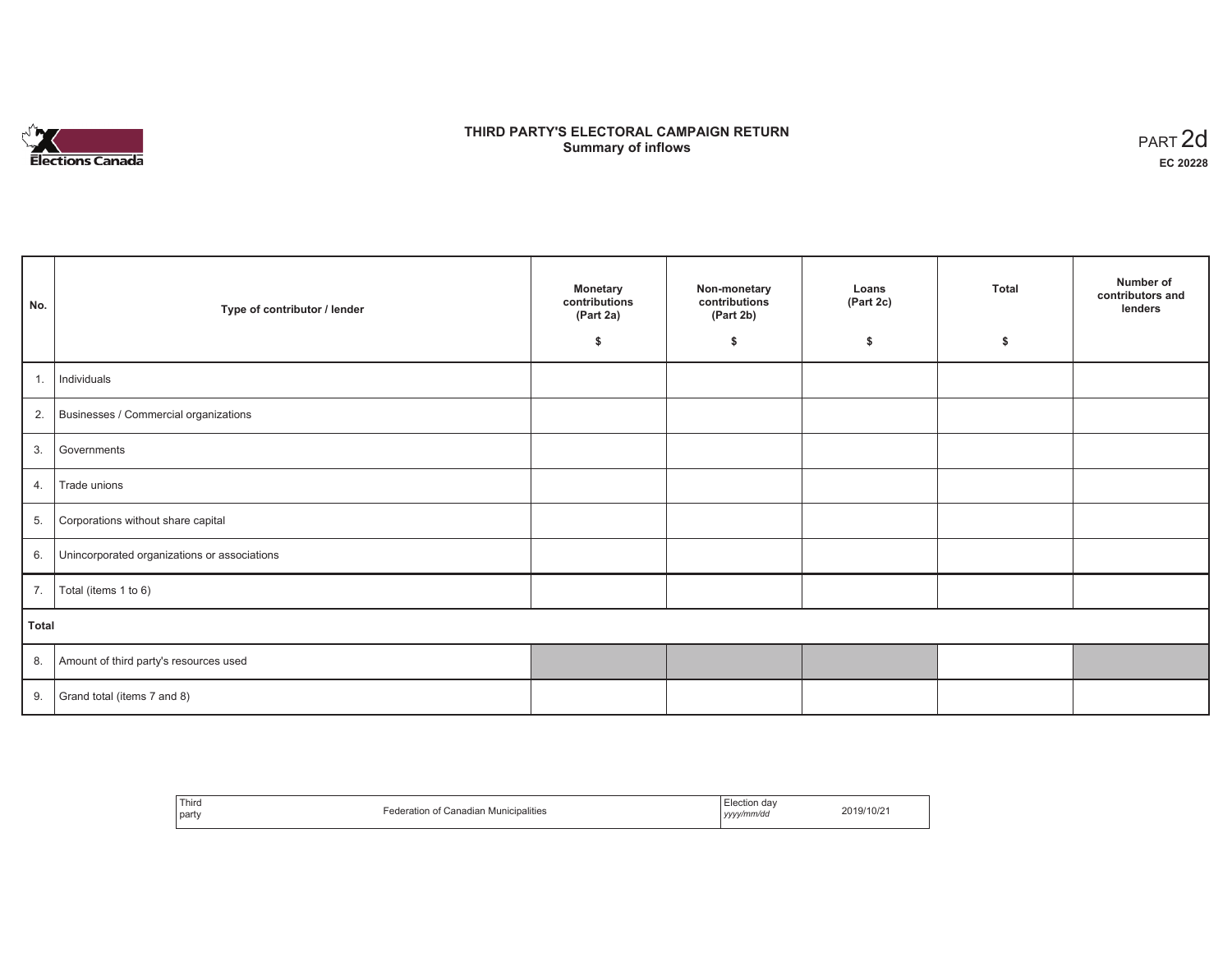

## **THIRD PARTY'S ELECTORAL CAMPAIGN RETURN Statement of expenses incurred for regulated activities that take place during the pre-election period**  *(Only applicable to a fixed-date general election)*

For a list of expense types, expense categories and expense subcategories, refer to Annex II in the Instructions.

| No.      | Date<br>incurred<br>yyyy/mm/dd | <b>ED Code</b><br>$($ if applicable $)$ | Supplier | <b>Expense type</b> | Expense<br>category | Expense<br>subcategory | <b>Starting date</b><br>of activity,<br>advertisement<br>or survey<br>yyyy/mm/dd | Ending date<br>of activity,<br>advertisement<br>or survey<br>yyyy/mm/dd | Place of activity or<br>advertisement        | Expense amount<br>\$ |
|----------|--------------------------------|-----------------------------------------|----------|---------------------|---------------------|------------------------|----------------------------------------------------------------------------------|-------------------------------------------------------------------------|----------------------------------------------|----------------------|
|          |                                |                                         |          |                     |                     |                        |                                                                                  |                                                                         |                                              |                      |
|          |                                |                                         |          |                     |                     |                        |                                                                                  |                                                                         |                                              |                      |
|          |                                |                                         |          |                     |                     |                        |                                                                                  |                                                                         |                                              |                      |
|          |                                |                                         |          |                     |                     |                        |                                                                                  |                                                                         |                                              |                      |
|          |                                |                                         |          |                     |                     |                        |                                                                                  |                                                                         |                                              |                      |
|          |                                |                                         |          |                     |                     |                        |                                                                                  |                                                                         |                                              |                      |
|          |                                |                                         |          |                     |                     |                        |                                                                                  |                                                                         |                                              |                      |
|          |                                |                                         |          |                     |                     |                        |                                                                                  |                                                                         |                                              |                      |
|          |                                |                                         |          |                     |                     |                        |                                                                                  |                                                                         |                                              |                      |
|          |                                |                                         |          |                     |                     |                        |                                                                                  |                                                                         |                                              |                      |
|          |                                |                                         |          |                     |                     |                        |                                                                                  |                                                                         |                                              |                      |
|          |                                |                                         |          |                     |                     |                        |                                                                                  |                                                                         |                                              |                      |
|          |                                |                                         |          |                     |                     |                        |                                                                                  |                                                                         |                                              |                      |
|          |                                |                                         |          |                     |                     |                        |                                                                                  |                                                                         |                                              |                      |
|          |                                |                                         |          |                     |                     |                        |                                                                                  |                                                                         |                                              |                      |
|          |                                |                                         |          |                     |                     |                        |                                                                                  |                                                                         |                                              |                      |
|          |                                |                                         |          |                     |                     |                        |                                                                                  |                                                                         |                                              |                      |
|          |                                |                                         |          |                     |                     |                        |                                                                                  |                                                                         | Totals carried forward from previous page \$ |                      |
| Total \$ |                                |                                         |          |                     |                     |                        |                                                                                  |                                                                         |                                              |                      |

| Third<br>  party | if Canadian Municipalities | , yyyymm/aa | 2019/10/21 | Pag |  |  |  |
|------------------|----------------------------|-------------|------------|-----|--|--|--|
|------------------|----------------------------|-------------|------------|-----|--|--|--|

 $_{\sf PART}$ 3a **EC 20228**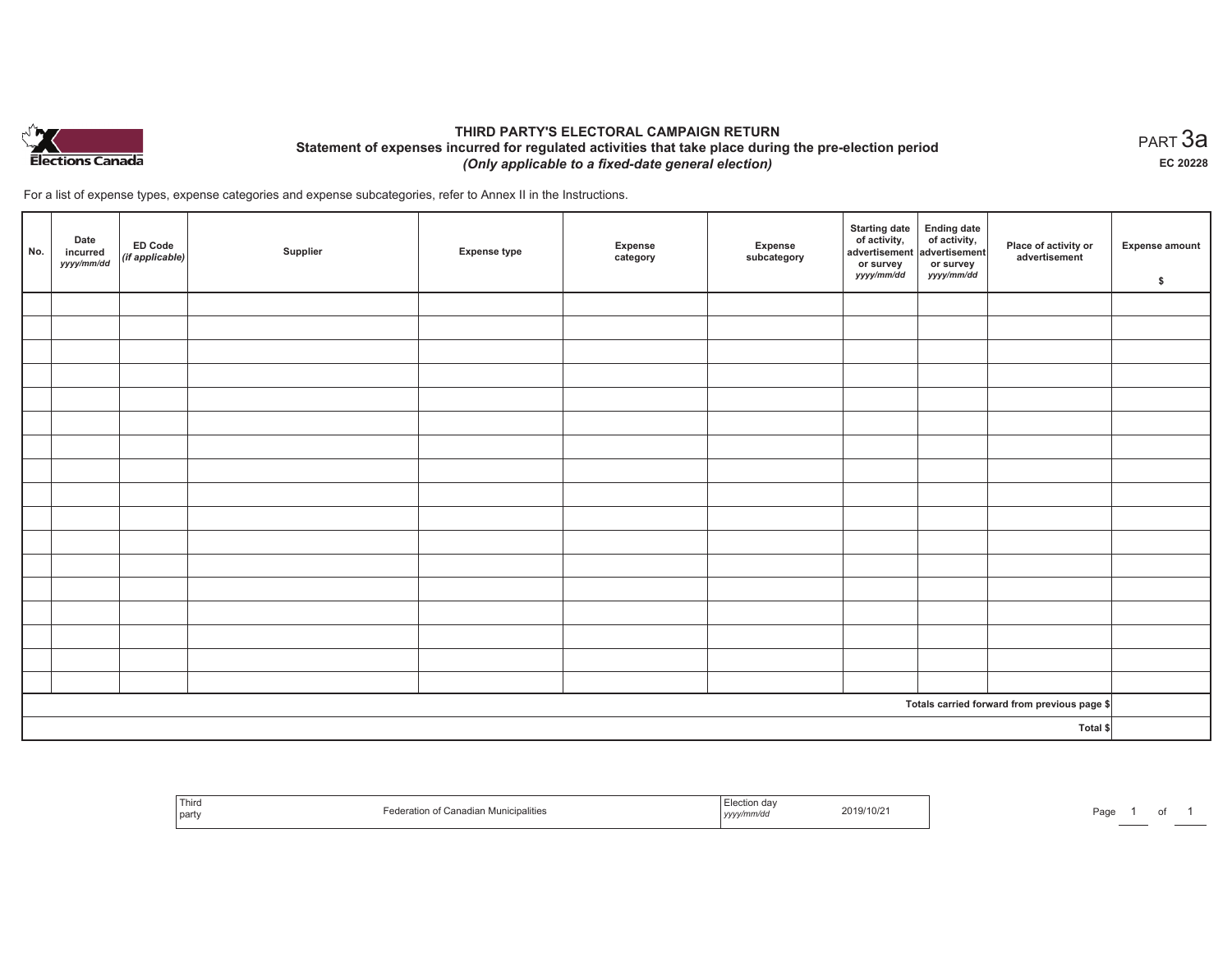

# **THIRD PARTY'S ELECTORAL CAMPAIGN RETURN Statement of expenses incurred for regulated activities that take place during the election period**<br>PART  $3\mathsf{b}$

**EC 20228**

For a list of expense types, expense categories and expense subcategories, refer to Annex II in the Instructions.

| No.            | Date<br>incurred<br>yyyy/mm/dd | ED Code<br>(if applicable) | Supplier       | <b>Expense type</b>  | Expense<br>category | Expense<br>subcategory | <b>Starting date</b><br>of activity,<br>advertisement<br>or survey | <b>Ending date</b><br>of activity,<br>advertisement<br>or survey | Place of activity or<br>advertisement        | Expense amount |
|----------------|--------------------------------|----------------------------|----------------|----------------------|---------------------|------------------------|--------------------------------------------------------------------|------------------------------------------------------------------|----------------------------------------------|----------------|
|                |                                |                            |                |                      |                     |                        | yyyy/mm/dd                                                         | yyyy/mm/dd                                                       |                                              | \$             |
|                | 2019/07/15                     |                            | New/Mode       | Election Advertising | Advertising         | Design & Development   |                                                                    |                                                                  |                                              | 5,390.72       |
| $\overline{2}$ | 2019/09/05                     |                            | Spark Adovcacy | Election Advertising | Advertising         | Design & Development   |                                                                    |                                                                  |                                              | 38,420.00      |
| 3              | 2019/10/30                     |                            | Spark Adovcacy | Election Advertising | Advertising         | Design & Development   |                                                                    |                                                                  |                                              | 49,720.00      |
| $\overline{4}$ | 2019/10/07                     |                            | Abacus Data    | Election Survey      | Election Survey     | Election Survey        |                                                                    |                                                                  |                                              | 13,560.00      |
| 5              | 2019/12/02                     |                            | Spark Adovcacy | Election Advertising | Advertising         | Design & Development   |                                                                    |                                                                  |                                              | 27,120.00      |
|                |                                |                            |                |                      |                     |                        |                                                                    |                                                                  |                                              |                |
|                |                                |                            |                |                      |                     |                        |                                                                    |                                                                  |                                              |                |
|                |                                |                            |                |                      |                     |                        |                                                                    |                                                                  |                                              |                |
|                |                                |                            |                |                      |                     |                        |                                                                    |                                                                  |                                              |                |
|                |                                |                            |                |                      |                     |                        |                                                                    |                                                                  |                                              |                |
|                |                                |                            |                |                      |                     |                        |                                                                    |                                                                  |                                              |                |
|                |                                |                            |                |                      |                     |                        |                                                                    |                                                                  |                                              |                |
|                |                                |                            |                |                      |                     |                        |                                                                    |                                                                  |                                              |                |
|                |                                |                            |                |                      |                     |                        |                                                                    |                                                                  |                                              |                |
|                |                                |                            |                |                      |                     |                        |                                                                    |                                                                  |                                              |                |
|                |                                |                            |                |                      |                     |                        |                                                                    |                                                                  |                                              |                |
|                |                                |                            |                |                      |                     |                        |                                                                    |                                                                  |                                              |                |
|                |                                |                            |                |                      |                     |                        |                                                                    |                                                                  | Totals carried forward from previous page \$ |                |
|                |                                |                            | Total \$       |                      |                     |                        |                                                                    |                                                                  |                                              | 134,210.72     |

| Third<br>  party | Federation of Canadian Municipalities | Election day<br>yyyy/mm/dd | 2019/10/21 | Page |  | of |  |
|------------------|---------------------------------------|----------------------------|------------|------|--|----|--|
|------------------|---------------------------------------|----------------------------|------------|------|--|----|--|